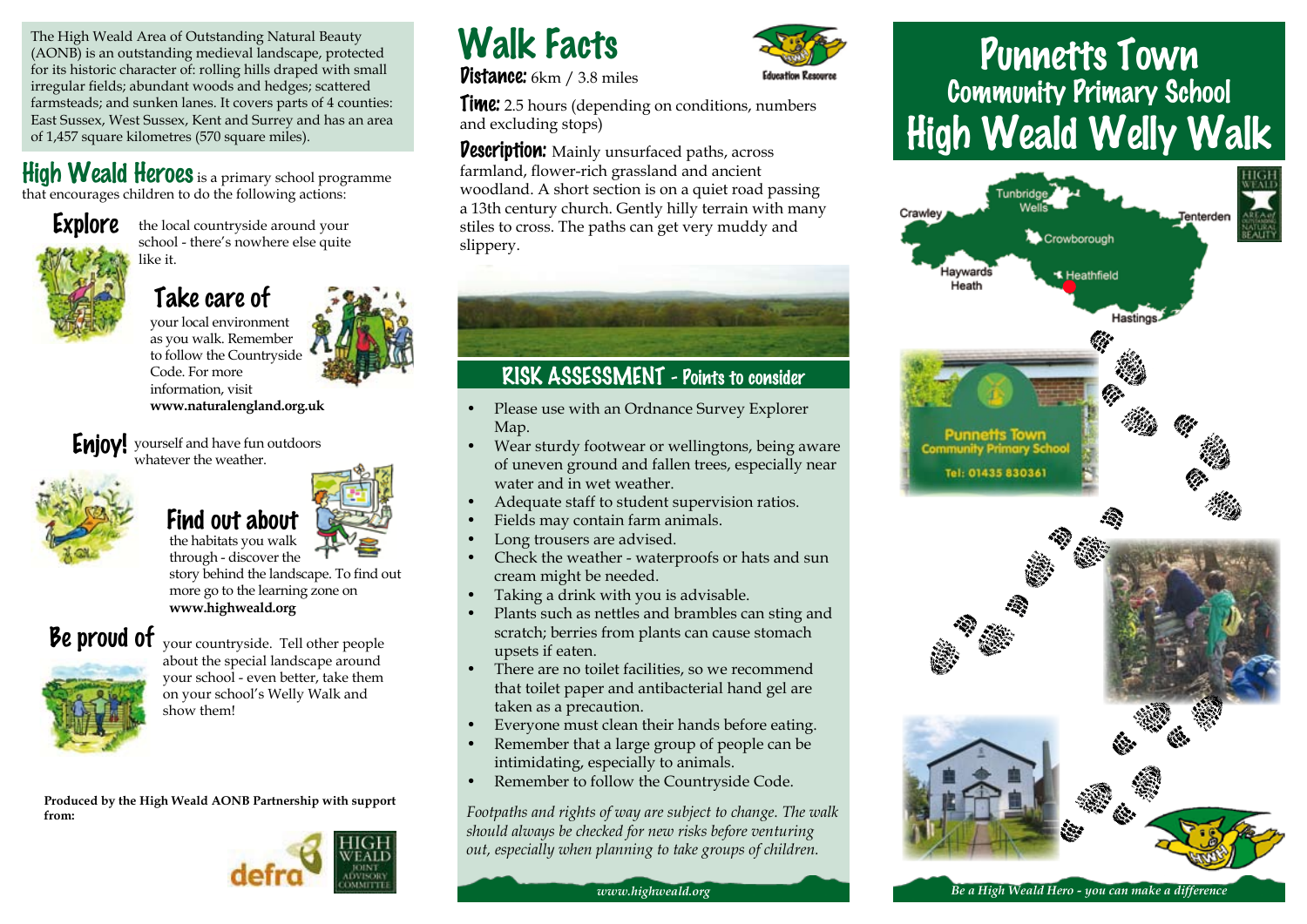

*For guidance only; actual conditions may be different from those shown, depending on the weather and time of year.*

# **Photo guide and route description**

Turn right out of Punnetts Town School crossing over Upper Greenwoods Lane. At Heathfield Chapel cross the main road, turn right and continue walking along the pavement. Look out for a stile on your left. Climb over and walk down the field with the hedge close on your right (watch out it can be very muddy here). Climb the first stile in the **1**  hedge. Walk diagonally across the field to go over a stile and cross the next field. Turn left and walk along the bridleway. Pass through a gate to enter a wood and bear right following the footpath . Follow the footpath sign to the left when the path forks. **2** 

Leave the wood through a gate and continue with a field on your right. Go through a gate into a meadow, passing a farm behind a hedge on your right. Go through (3) a metal gate to follow a narrow path with a track to your right (be careful as the path is gullied in parts). At a gate cross over the track to enter a wood opposite via a stile  $\begin{pmatrix} 4 \end{pmatrix}$ . Follow the path through the wood and into a meadow. Cross the meadow and enter another meadow to follow the worn path and footpath signs (5). At the end of this field bear right and head downhill towards a gill. The church can be seen on the hill beyond (6). Cross the gill and head uphill. After the path bears left look out for, and go through, a gap in the hedge on your right (7). Carry on uphill with the hedge on your left. At the top of the field cross a stile to carry on straight ahead with a wire fence on your right (8) **8**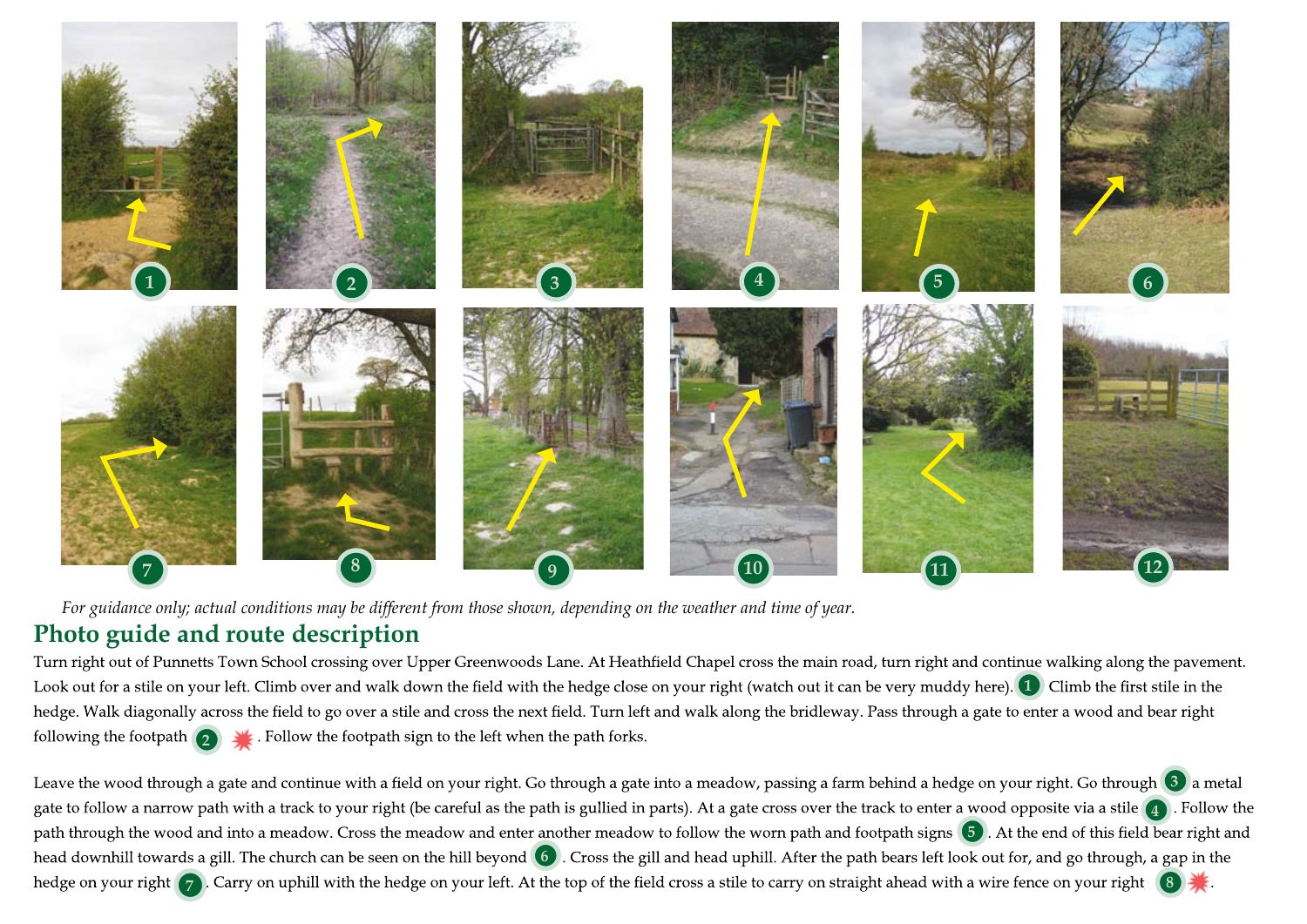Pass through a kissing gate and continue on with the hedge on the right. Go over another stile and follow the path to pass through a metal kissing gate **9** ). Cross over the small road to follow the path between the trees. Climb the stile and turn left to walk up the road. After about 20 metres, immediately after the 14th century pub, turn right off the road towards the church **10**. Bear right keeping the church on your left. Don't walk around the church but continue bearing right to go downhill through the cemetery keeping the hedge on your right (11). Pass through a metal kissing gate to continue downhill across the field. Enter a shaw (small wood) and cross a bridge. Follow the path up to the top of the hill, crossing two stiles. Turn left and walk up the track looking out for a stile and gates on your right (12) . Climb the stile to walk across the field and enter a wood. Follow the path through the wood crossing over a bridge, to reach a field. Cross the field, a bridleway and another field via stiles then bear left to cross the next field diagonally. Climb the stile into another field and turn left to meet the road. Turn right along the pavement and cross the road opposite the Chapel. Turn right to return to the School.

# **Look out for...**



**Building materials**